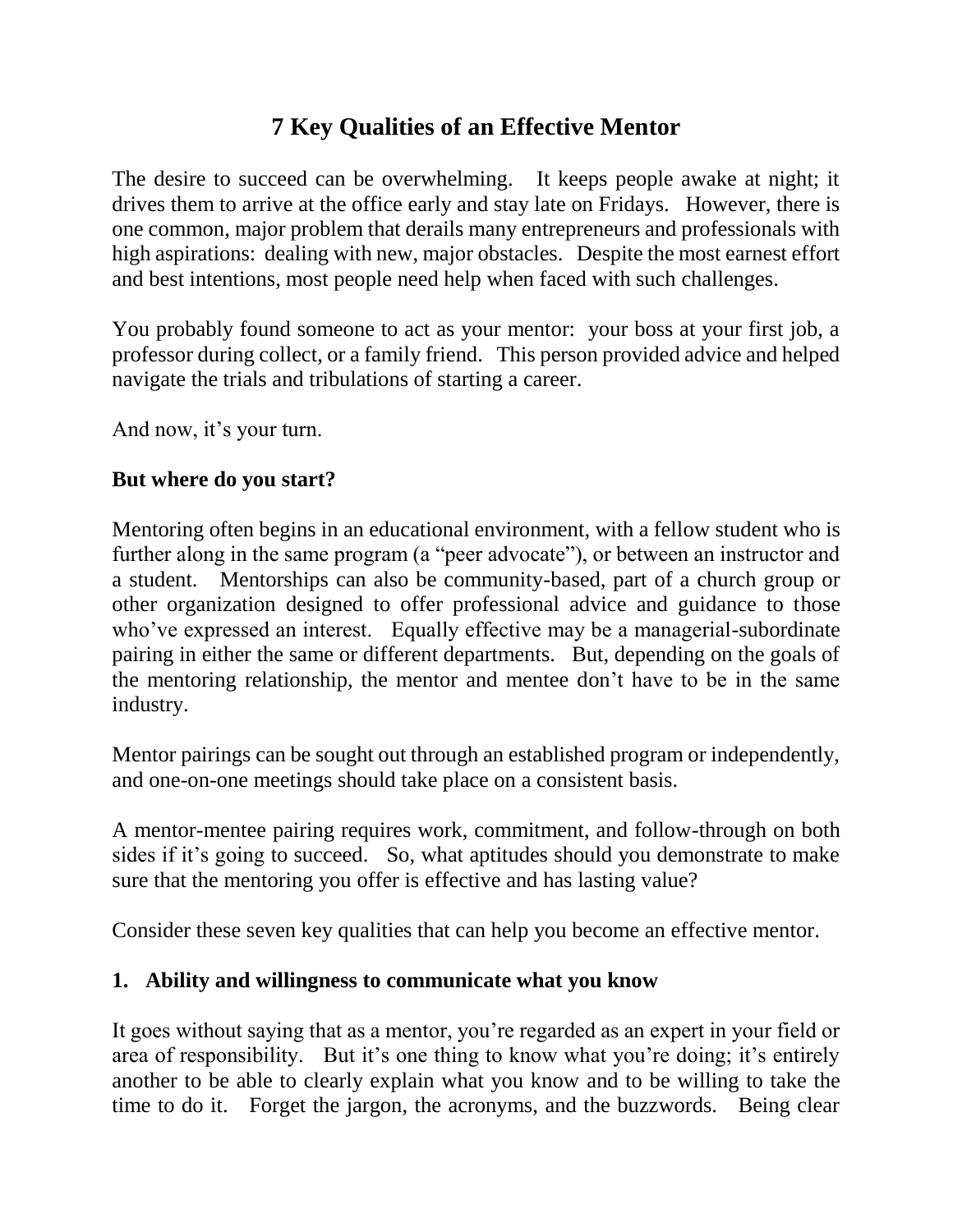when you communicate the lessons you've learned, or the strategies or guidance you're offering, is essential, as it is your level of desire to communicate the intricate details in a way that makes sense and that your mentee can understand and learn from.

# **2. Preparedness**

Being a mentor means making an important serious commitment to someone, so give your mentee and the process the respect he or she deserves. Show your faith in your mentee's abilities and in the process by preparing for each mentoring session. This isn't a stream of consciousness deal or a "go ahead and pick my brain" process. Yes, it's important for your mentee to actively participate and even take the lead in these sessions. But you should ask your mentee what topics or subjects he or she wants to talk about beforehand, and once you know, you should outline the key points you want to focus on ahead of time, and have a plan ready for imparting your details in an effective and expedient way.

# **3. Approachability, availability, and the ability to listen**

Your mentee must feel comfortable approaching you for advice or consultation; however, he or she must keep your availability and your schedule in mind. So, it's good policy to establish a set day and time for regular sessions or meetings. In this hurry-up-and-make-it-happen world, it's important to be prepared and make the most of the time you've got with your mentee. You owe that to him or her, to the process, and to yourself. And once these time parameters are established, you must keep your commitments wholeheartedly and be ready to listen well and with an open mind, along with providing counsel and advice.

# **4. Honesty with diplomacy**

Any questions that aren't addressed can lead to concerns and problems, so you owe it to your mentee to be candid and straightforward with him or her. Dispense with formalities and really help facilitate an open, even lively dialogue - a give-and-take – and don't beat around the bush in offering your constructive feedback, good and bad. Say what you think your mentee needs to hear from you, not what you think he or she might want to hear. Be willing to debate and discuss in a tactful way. Provide useful, honest guidance while ensuring that your mentee takes the reins and make his or her own decisions as to next steps or the best course of action.